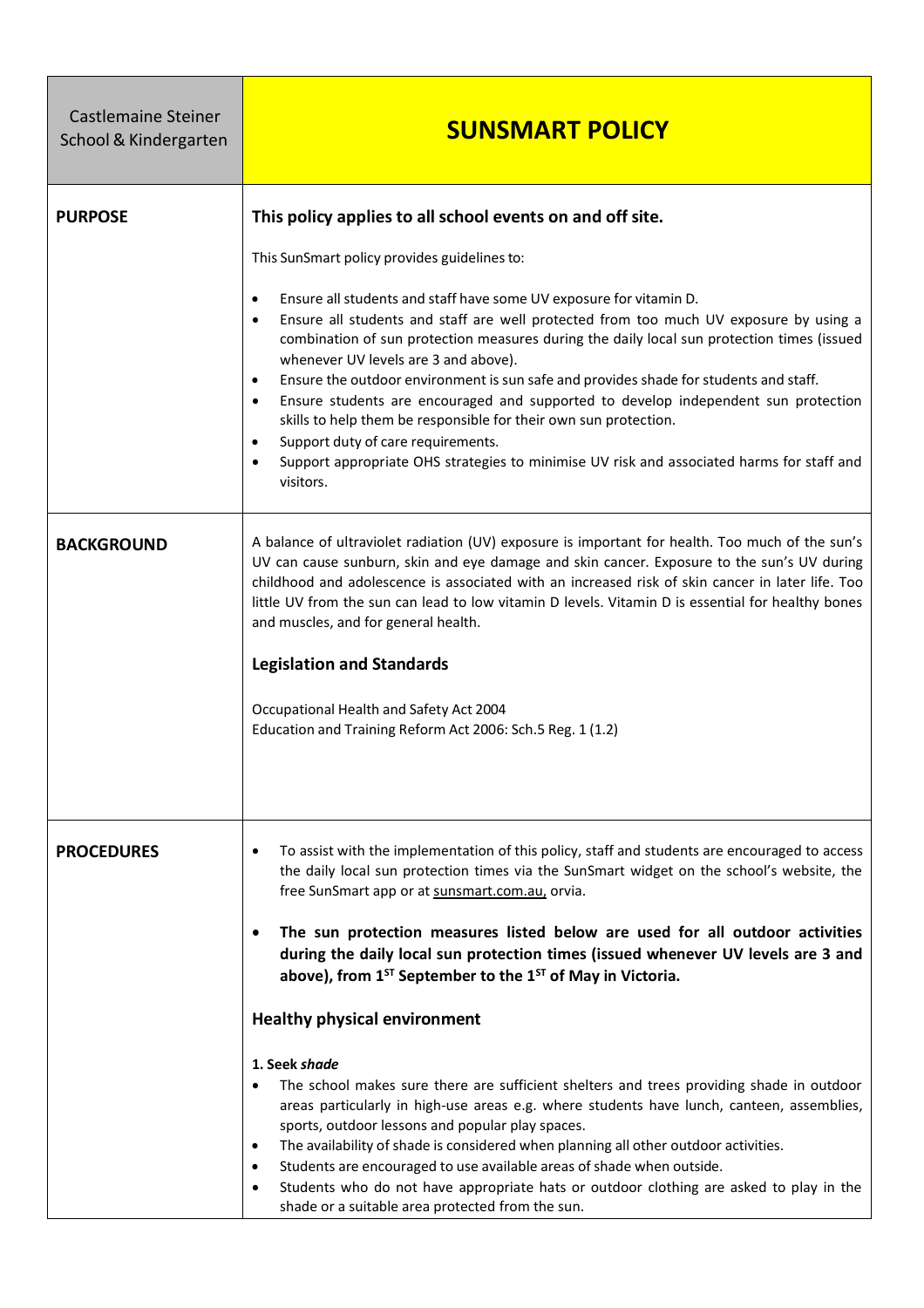| In consultation with the school council, shade provision is considered in plans for future<br>buildings and grounds.                                                                                                                                                                                                                                                                                                                                                                                                                                                                 |  |
|--------------------------------------------------------------------------------------------------------------------------------------------------------------------------------------------------------------------------------------------------------------------------------------------------------------------------------------------------------------------------------------------------------------------------------------------------------------------------------------------------------------------------------------------------------------------------------------|--|
| A shade audit is conducted regularly to determine the current availability and quality of<br>shade.                                                                                                                                                                                                                                                                                                                                                                                                                                                                                  |  |
| <b>Healthy social environment</b>                                                                                                                                                                                                                                                                                                                                                                                                                                                                                                                                                    |  |
| 2. Slip on sun protective clothing<br>Sun protective clothing is included in our school uniform / dress code and sports uniform.<br>School clothing is cool, loose-fitting and made of densely woven fabric. It includes shirts<br>with collars and elbow-length sleeves, longer style dresses and shorts and rash vests or t-<br>shirts for outdoor swimming.                                                                                                                                                                                                                       |  |
| 3. Slap on a hat                                                                                                                                                                                                                                                                                                                                                                                                                                                                                                                                                                     |  |
| All students are required to wear hats that protect their face, neck and ears (legionnaire, broad-<br>brimmed or bucket hat), whenever they are outside. Peak caps and visors are not considered a<br>suitable alternative.                                                                                                                                                                                                                                                                                                                                                          |  |
| 4. Slop on sunscreen                                                                                                                                                                                                                                                                                                                                                                                                                                                                                                                                                                 |  |
| Students must provide their own SPF30 (or higher) broad-spectrum, water-resistant<br>sunscreen. This is included on the school's booklist each year.                                                                                                                                                                                                                                                                                                                                                                                                                                 |  |
| AND / OR                                                                                                                                                                                                                                                                                                                                                                                                                                                                                                                                                                             |  |
| The school supplies SPF30 (or higher) broad-spectrum, water-resistant sunscreen for staff<br>and students' use.                                                                                                                                                                                                                                                                                                                                                                                                                                                                      |  |
| Sunscreen is applied at least 20 minutes (where possible) before going outdoors and<br>reapplied every two hours.                                                                                                                                                                                                                                                                                                                                                                                                                                                                    |  |
| Strategies are in place to remind students to apply sunscreen before going outdoors (e.g.<br>٠<br>reminder notices, sunscreen monitors, sunscreen buddies).                                                                                                                                                                                                                                                                                                                                                                                                                          |  |
| 5. Slide on sunglasses [if practical]                                                                                                                                                                                                                                                                                                                                                                                                                                                                                                                                                |  |
| Where practical students are encouraged to wear close-fitting, wrap-around sunglasses that<br>$\bullet$<br>meet the Australian Standard 1067 (Sunglasses: Category 2, 3 or 4) and cover as much of the<br>eye area as possible.                                                                                                                                                                                                                                                                                                                                                      |  |
| <b>Learning and skills</b>                                                                                                                                                                                                                                                                                                                                                                                                                                                                                                                                                           |  |
| Programs on sun protection and vitamin D are included in the curriculum for all year levels.                                                                                                                                                                                                                                                                                                                                                                                                                                                                                         |  |
| Engaging children, educators, staff and families                                                                                                                                                                                                                                                                                                                                                                                                                                                                                                                                     |  |
| SunSmart behaviour is regularly reinforced and promoted to the whole school community<br>through newsletters, school website / intranet, staff and parent meetings, school assemblies,<br>student and teacher activities and on student enrolment / new staff orientation.<br>As part of OHS UV risk controls and role-modelling, staff, families and visitors:<br>wear a sun protective hat, covering clothing and, if practical, sunglasses<br>$\circ$<br>apply SPF30 (or higher) broad-spectrum, water-resistant sunscreen<br>$\circ$<br>seek shade whenever possible.<br>$\circ$ |  |
| <b>Monitoring and review</b>                                                                                                                                                                                                                                                                                                                                                                                                                                                                                                                                                         |  |
| The school council and staff regularly monitor and review the effectiveness of the SunSmart<br>$\bullet$<br>policy (at least once every three years) and revise the policy when required by completing a<br>policy review and membership renewal with SunSmart at sunsmart.com.au.                                                                                                                                                                                                                                                                                                   |  |

• SunSmart policy updates and requirements will be made available to staff, families and visitors.